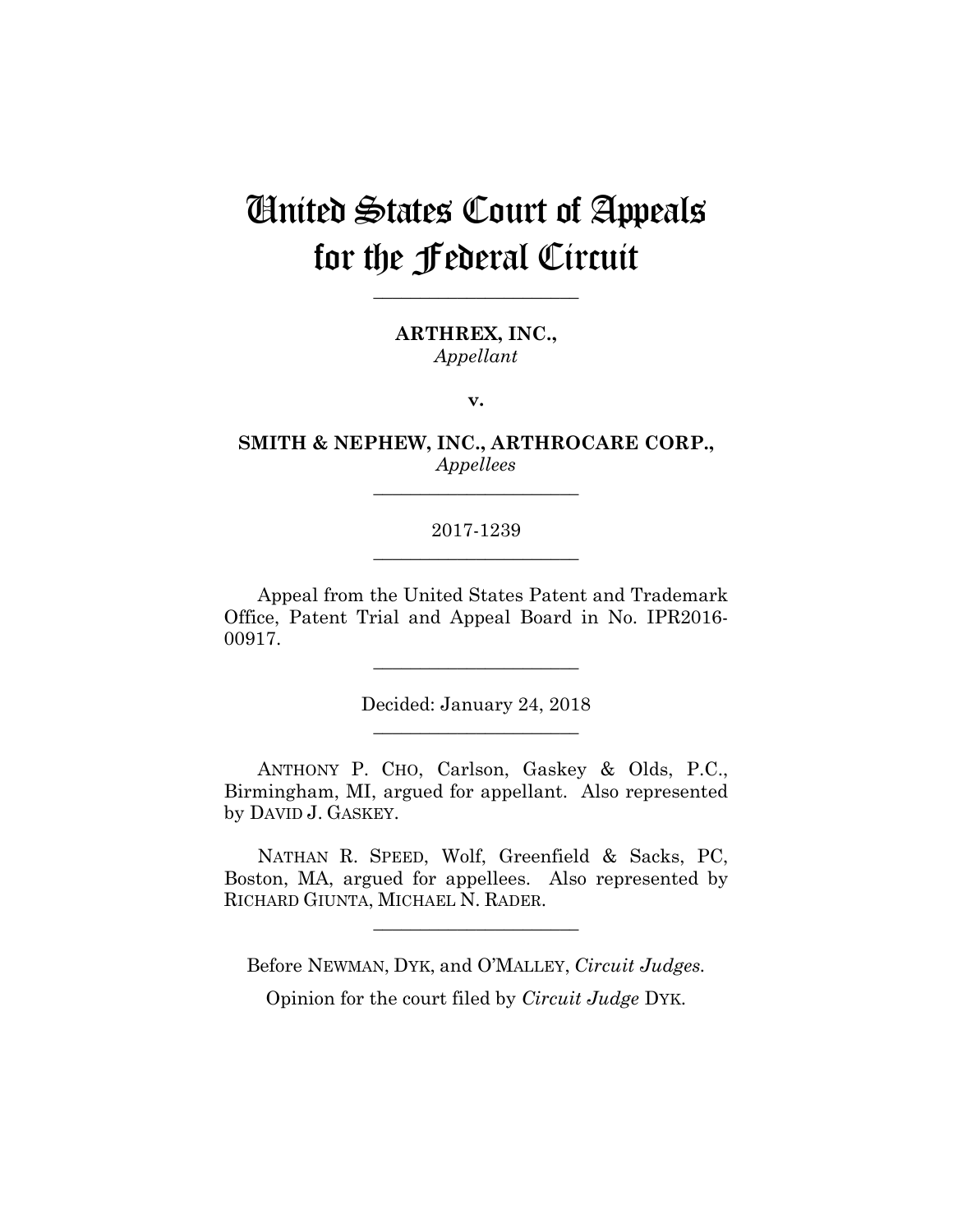Concurring opinion filed by *Circuit Judge* O'MALLEY.

Dissenting opinion filed by *Circuit Judge* NEWMAN.

## DYK, *Circuit Judge*.

In a pending inter partes review proceeding ("IPR") before the Patent Trial and Appeal Board ("the Board"), Arthrex, Inc. disclaimed all claims that were the subject of the petition. The disclaimer occurred before the Board issued an institution decision. The Board then entered an adverse judgment pursuant to 37 C.F.R. § 42.73(b). Arthrex appeals. Because we conclude that the Board acted within the scope of the regulation, we affirm.

### **BACKGROUND**

On April 19, 2016, Smith & Nephew, Inc. and Arthrocare Corp. filed an IPR petition challenging claims 1–9 of U.S. Patent No. 8,821,541 ("the '541 patent"), which is owned by Arthrex. On July 22, 2016, Arthrex disclaimed claims 1–9 of the '541 patent as permitted under 37 C.F.R. § 42.107(e). Arthrex then filed a Preliminary Response, arguing that an IPR should not be instituted because 37 C.F.R. § 42.107(e) states "[n]o *inter partes*  review will be instituted based on disclaimed claims." At that point, Arthrex confronted 37 C.F.R. § 42.73(b), which provides:

A party may request judgment against itself at any time during a proceeding. Actions construed to be a request for adverse judgment include:

- (1) Disclaimer of the involved application or patent;
- (2) Cancellation or disclaimer of a claim such that the party has no remaining claim in the trial;
- (3) Concession of unpatentability or derivation of the contested subject matter; and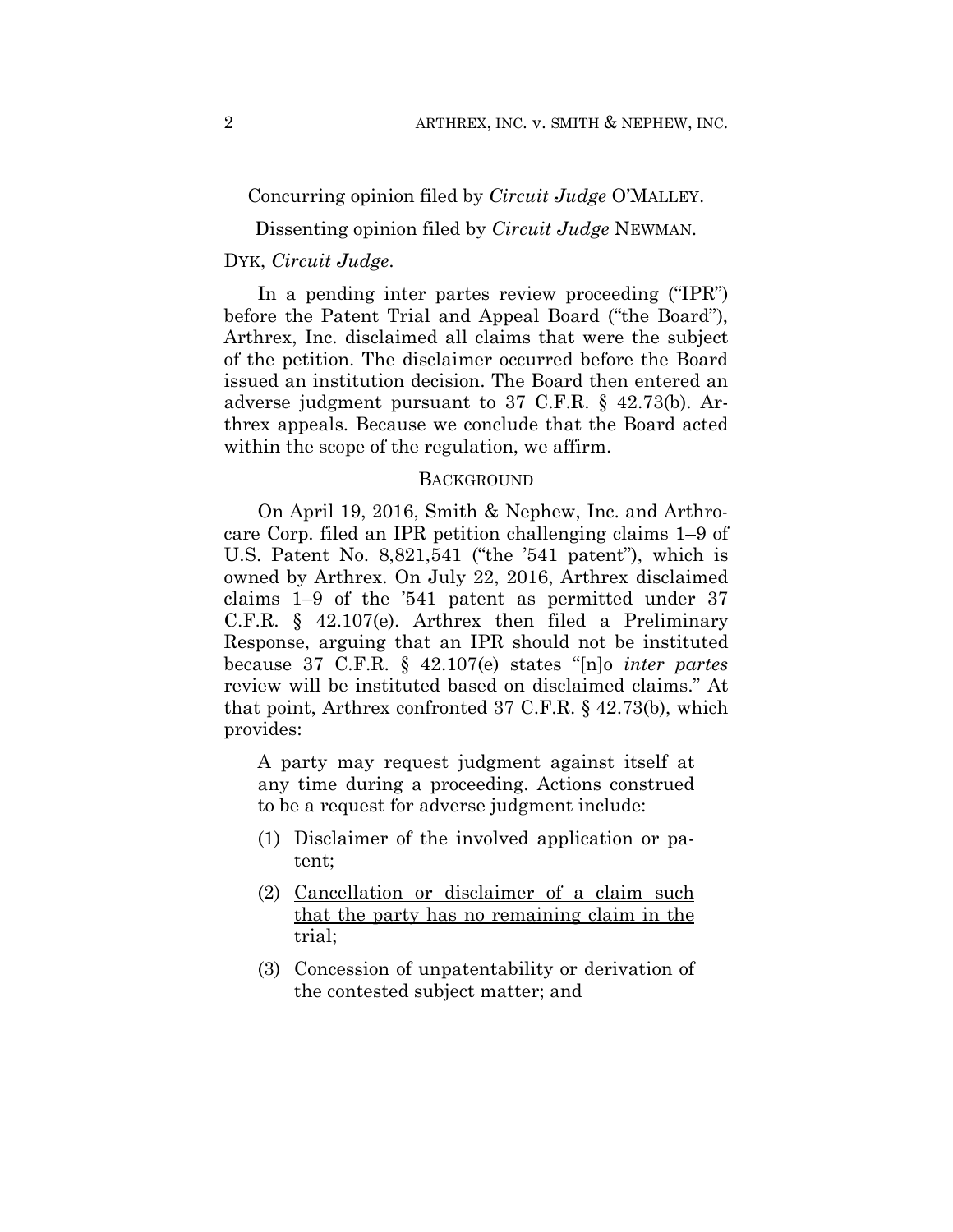### (4) Abandonment of the contest.

37 C.F.R. § 42.73(b) (emphasis added). In order to avoid the entering of an adverse judgment pursuant to 37 C.F.R. § 42.73(b), the Preliminary Response stated that "[b]y filing the statutory disclaimer, Arthrex, Inc. is not requesting an adverse judgment." J.A. 17.

After further briefing, the Board entered an adverse judgment against Arthrex pursuant to 37 C.F.R. § 42.73(b), concluding that "our rules permit the Board to construe a statutory disclaimer of all challenged claims as a request for adverse judgment, even when the disclaimer occurs before the Board has entered a decision on institution." *Smith & Nephew, Inc. v. Arthrex, Inc.*, No. IPR2016- 001917, slip op. at 6 (P.T.A.B. Sept. 21, 2016).

When the Board entered an adverse judgment, an estoppel effect attached, as  $37 \text{ C.F.R.}$  §  $42.73\text{ (d)}(3)\text{ (i)}$  precludes a patent owner "from taking action inconsistent with the adverse judgment, including obtaining in any patent . . . [a] claim that is not patentably distinct from a finally refused or canceled claim." At the time of the adverse judgment, Arthrex had two pending continuation patent applications that this estoppel provision would impact. Those two applications have since issued as patents. Arthrex recently filed another continuation application, which remains in prosecution and therefore is affected by the adverse judgment.

Arthrex timely appealed. Smith & Nephew and ArthroCare Corp., the petitioners in the IPR proceeding, moved to dismiss the appeal for lack of subject-matter jurisdiction, arguing that 35 U.S.C. § 319 (providing for appeal from a "final written decision") created the exclusive means of appeal and that the Board did not issue a "final written decision" as required by that section. This court denied the motion, directing the parties "to address in their briefs whether the order on appeal is reviewable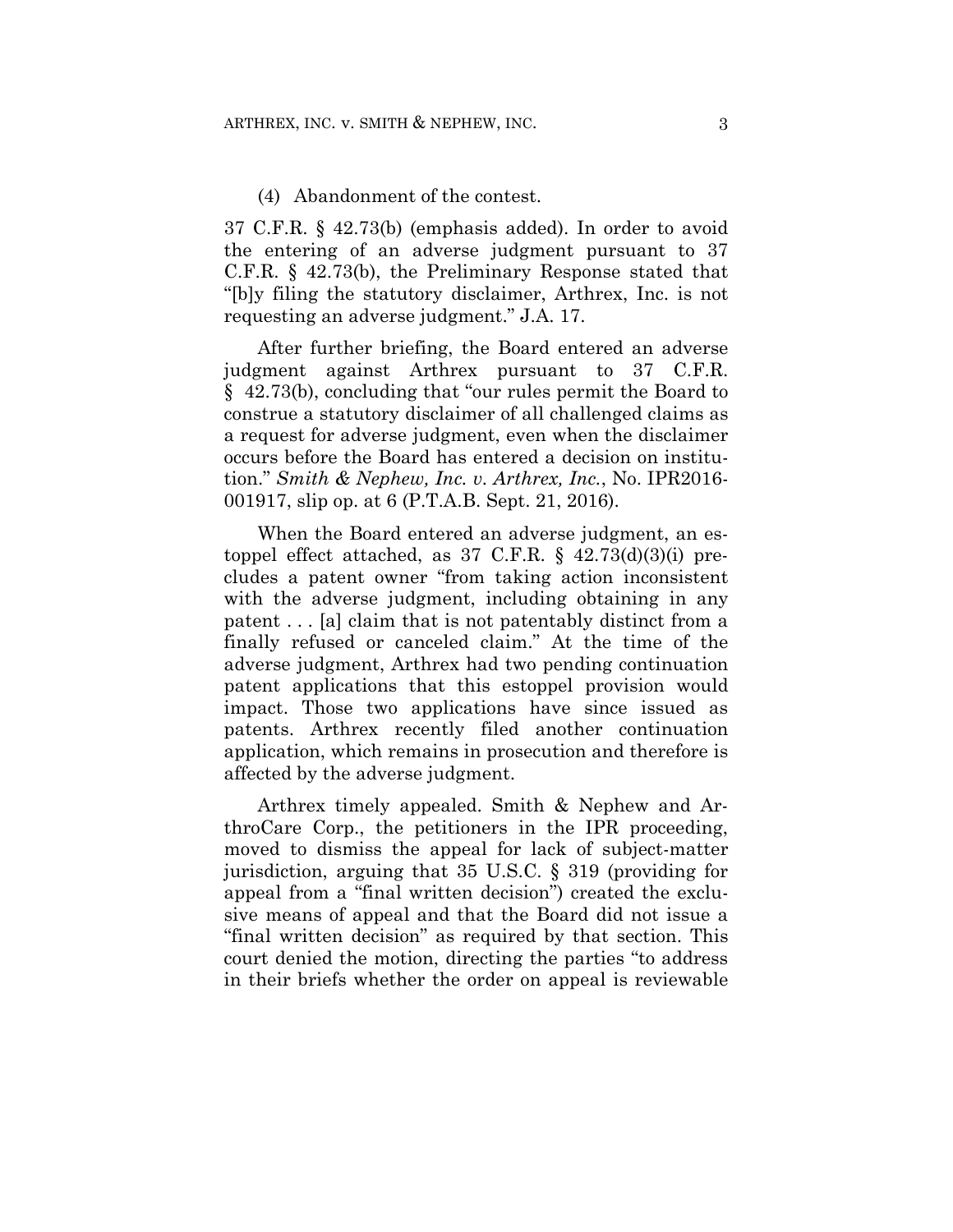as a final decision." *Arthrex, Inc. v. Smith & Nephew Corp.*, No. 17-1239, Dkt. No. 18 (Fed. Cir. Jan. 31, 2017).

### **DISCUSSION**

I

The first issue is whether the adverse final judgment is appealable. There is no contention that the statutory appeal-bar provision applies here. *See* 35 U.S.C. § 314(d) (stating that institution decisions "shall be final and nonappealable"); *see also Cuozzo Speed Techs., LLC v. Lee*, 136 S. Ct. 2131, 2139-42 (2016). Rather, the question is whether a statute provides a right to appeal.

We approach this question in light of the general rule that judicial review is presumed to be available with respect to final agency action. The Supreme Court has recognized "the strong presumption that Congress intends judicial review of administrative action." *Mach Mining, LLC v. EEOC*, 135 S. Ct. 1645, 1651 (2015); *see also Cuozzo*, 136 S. Ct. at 2140; Administrative Procedure Act § 10, 5 U.S.C. §§ 701, 704 (providing judicial review for final agency actions unless precluded by statute).

Here, the language of 28 U.S.C. § 1295 appears to provide for appeal.<sup>1</sup> Section  $1295(a)(4)(A)$  provides the Federal Circuit with jurisdiction over "an appeal from a decision of—the Patent Trial and Appeal Board of the United States Patent and Trademark Office with respect to . . . inter partes review under title 35." The adverse judgment in this case is a decision of the Board, and the decision is "with respect to" an inter partes review pro-

1

<sup>&</sup>lt;sup>1</sup> We need not decide whether the right to appeal comes directly from § 1295 or in conjunction with § 704 of the APA. Both statutes play a role in defining the reviewability of Board decisions.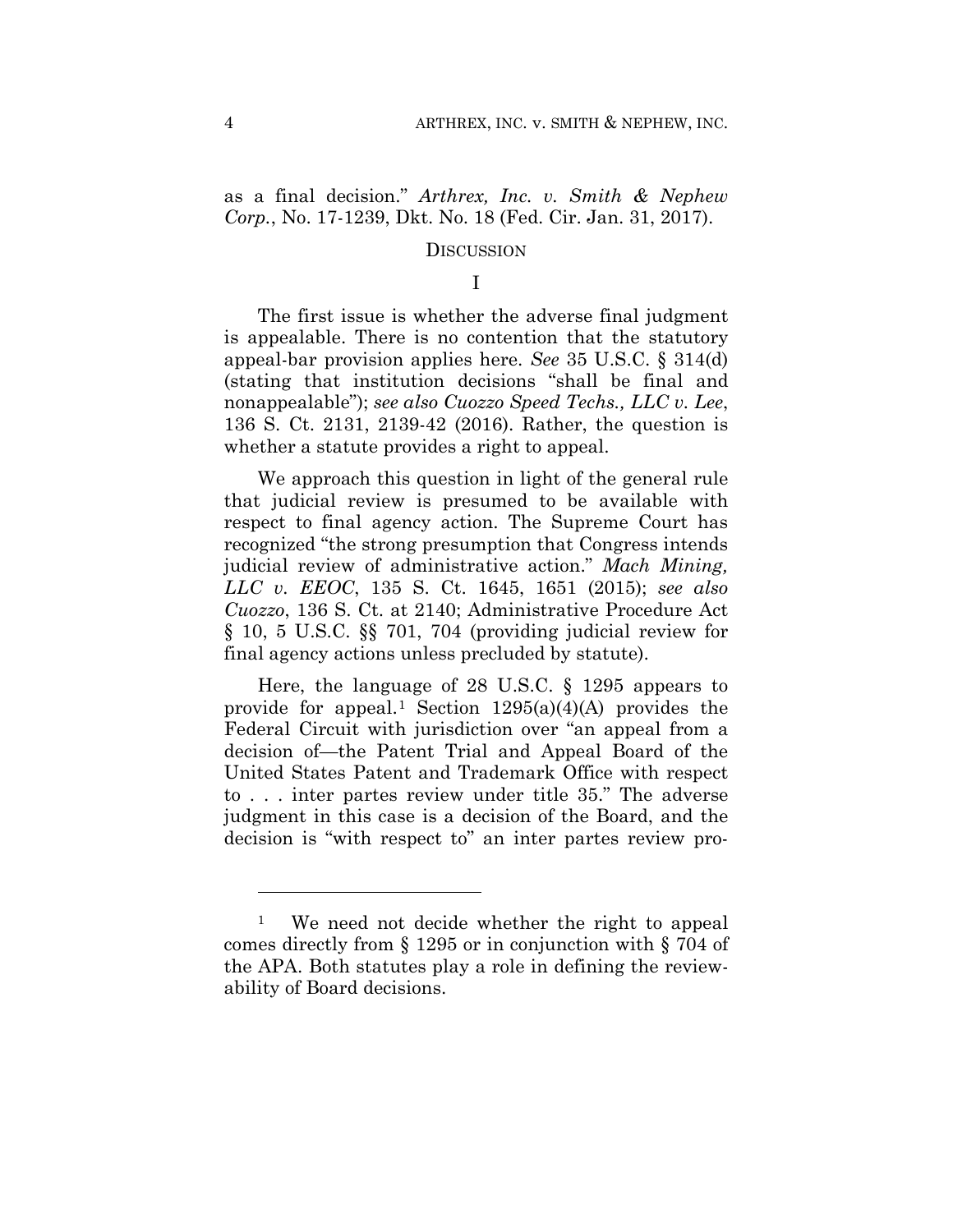ceeding. The judgment is also final, as the judgment terminated the IPR proceeding. *See In re Arunachalam*, 824 F.3d 987, 988 (Fed. Cir. 2016) (holding that  $§ 1295(a)(4)(A)$  incorporates a finality requirement); *Copelands' Enters., Inc. v. CNV, Inc.*, 887 F.2d 1065, 1067- 68 (Fed. Cir. 1989) (en banc) (same).

Smith & Nephew argues, however, that the more specific reference to appeal rights in § 319 should govern; that § 319 only provides for review from a final written decision; and that there has been no final written decision here. Section 319 provides, "A party dissatisfied with the final written decision of the Patent Trial and Appeal Board under section 318(a) may appeal the decision pursuant to sections 141 through 144." 35 U.S.C. § 319.

On its face, § 319 does not cabin the appeal rights conferred by § 1295. However, Smith & Nephew points to language in our previous decision, *St. Jude Medical, Cardiology Division, Inc. v. Volcano Corp.*, 749 F.3d 1373 (Fed. Cir. 2014). *St. Jude* stated that § 1295(a)(4)(A) "is most naturally read to refer precisely to the Board's decision under section 318(a) on the merits of the *inter partes* review, after it 'conducts' the proceeding that the Director has 'instituted.'" *Id.* at 1376. It also stated "[t]he final written decision is the only decision that the statute authorizes a dissatisfied party to appeal." *Id.* at 1374. However, *St. Jude* did not involve a similar situation, and the availability of appeal of final adverse judgment decisions was not directly addressed in that case.

In *St. Jude*, the issue was whether § 1295(a)(4)(A) authorized review of a Board decision declining to institute an IPR or whether such an appeal was barred by § 314(d), which provides, "[t]he determination by the Director whether to institute an inter partes review under this section shall be final and nonappealable." 35 U.S.C. § 314(d). *St. Jude* found that non-institution decisions fall within the "broadly worded bar on appeal" under § 314(d).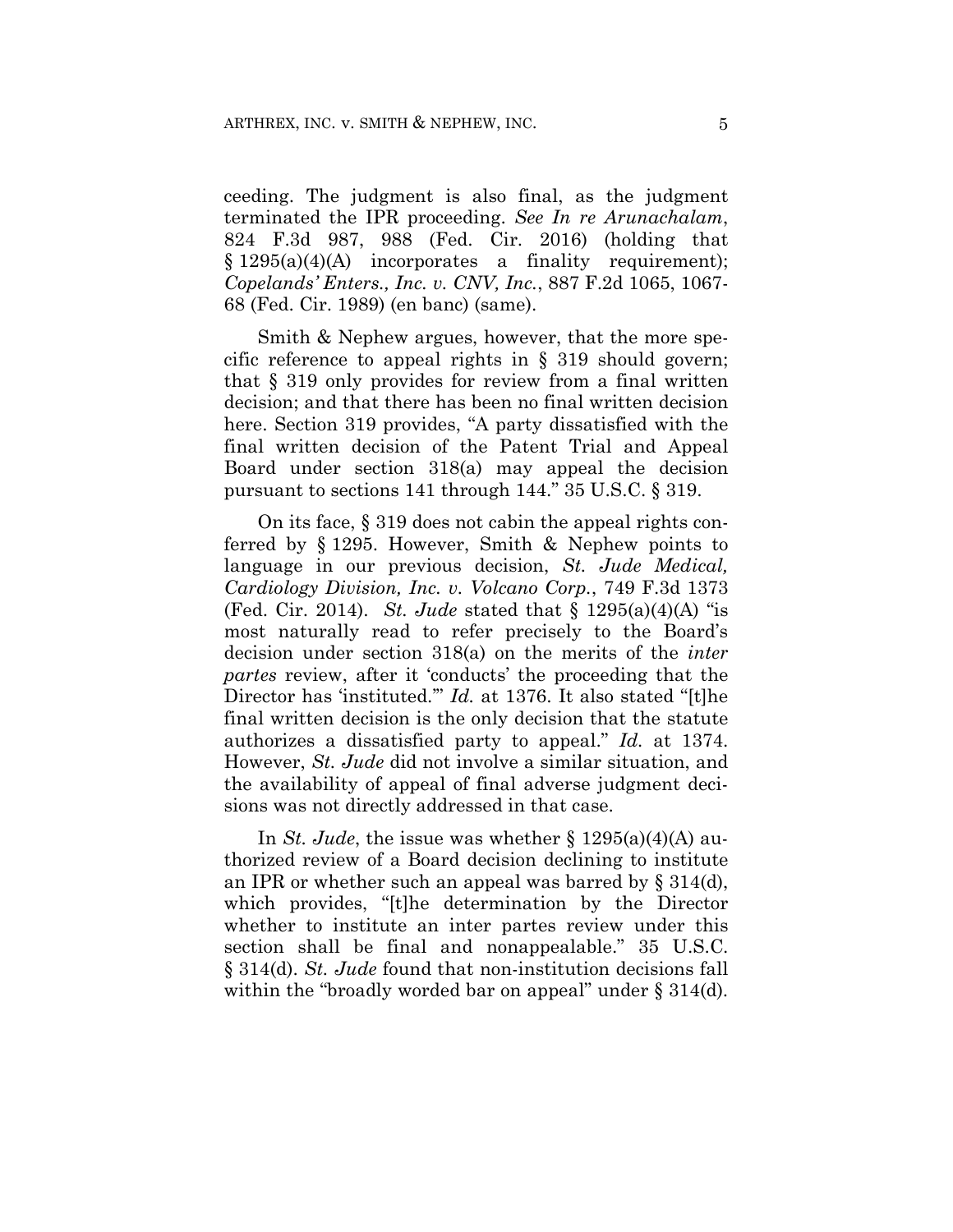749 F.3d at 1376. Thus, the question there was whether the appeal bar foreclosed appellate jurisdiction—a question not involved here. Under these circumstances, we are not bound by the language in *St. Jude.* When a prior decision does not "squarely address[ ] [an] issue," a court remains "free to address the issue on the merits" in a subsequent case. *Brecht v. Abrahamson*, 507 U.S. 619, 631 (1993); *see also Automated Merchandising Sys., Inc. v. Lee*, 782 F.3d 1376, 1381 (Fed. Cir. 2015).

Because § 319 does not on its face provide the exclusive means for appeal over IPR decisions not subject to the appeal bar, and  $\S 1295(a)(4)(A)$  on its face provides a right to appeal, we conclude that a final decision that disposes of an IPR proceeding in the form of an adverse judgment is a "decision" from the Board with respect to IPRs under title 35 and that § 1295 provides a right to appeal a final adverse judgment. This is also not a situation in which § 319 impliedly precludes review under § 1295. *See Block v. Cmty. Nutrition Inst.*, 467 U.S. 340, 345-48 (1984); *Pregis Corp. v. Kappos*, 700 F.3d 1348, 1357-58 (Fed. Cir. 2012).

### II

The next question is whether the Board properly entered an adverse judgment pursuant to 37 C.F.R. § 42.73(b). At the outset, we note that Arthrex has specifically disclaimed any argument that the regulations are not authorized by the statute.<sup>2</sup> Under these circumstances, we do not decide whether the PTO had authority to

<u>.</u>

<sup>2 &</sup>quot;Q: You're not contending that the PTO doesn't have the authority to adopt a regulation providing for estoppel on the cancellation of a patent or a claim, right? A: That is correct, we are not contending that the Patent Office does not have authority." Oral Arg. at 1:11-1:25.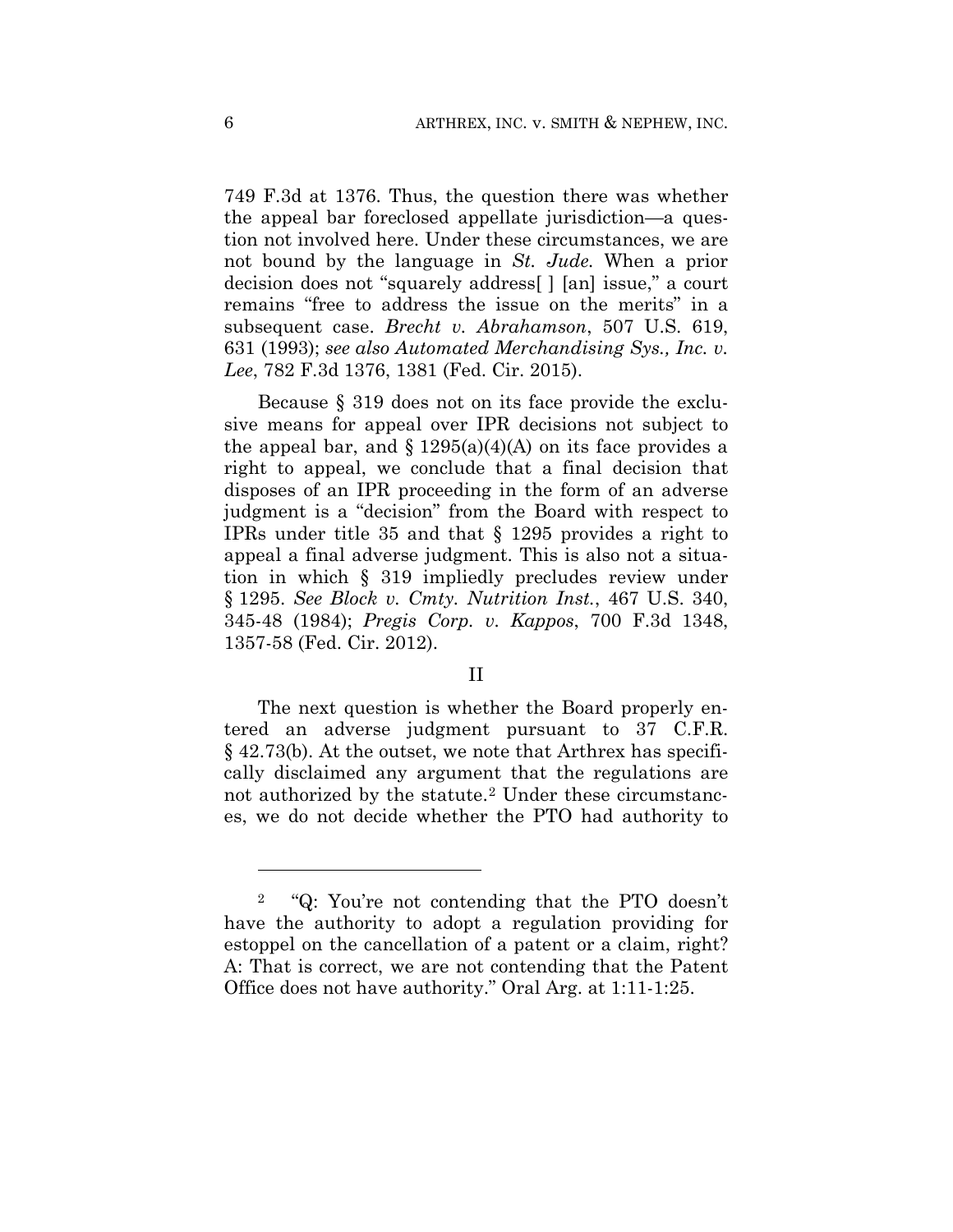adopt this regulation. We reserve that issue for another day.

Arthrex argues only that the regulation is inapplicable. It first argues that this is so because Arthrex specifically stated that it was not requesting an adverse judgment. The application of the rule on its face does not turn on the patentee's characterization of its own request, and such a construction would make no sense. If the Board's authority to enter an adverse judgment depended on whether the patent owner requested an adverse judgment, a patent owner could always avoid an adverse judgment by simply stating that it is not requesting one, even with respect to the specific instances articulated in 37 C.F.R. § 42.73(b). This would render the rule a nullity. Moreover, § 42.73(b) gives the Board authority to construe a patent owner's actions as a request for an adverse judgment, suggesting the *Board's* characterization of the action rather than the patent owner's characterization is determinative. The appellant appears to have backed away from this argument in its Reply Brief. Appellant Reply Br. 15 ("But Arthrex never suggested that a Patent Owner could avoid adverse judgment in one of the expressly defined situations of 37 C.F.R. § 42.73(b).").

Arthrex alternatively points out that subsection 2 of 37 C.F.R. § 42.73(b) refers to the cancellation of claims such that there is "no remaining claim in the trial." Arthrex argues that this means that subsection 2 only applies if an IPR proceeding has been instituted. We think the Board's contrary interpretation is consistent with the rule. The rule states that an adverse judgment may be entered after a petition has been filed, but before an IPR proceeding has been instituted. It then states that a patent owner may request an adverse judgment at any time during a "proceeding," 37 C.F.R. § 42.73(b), and the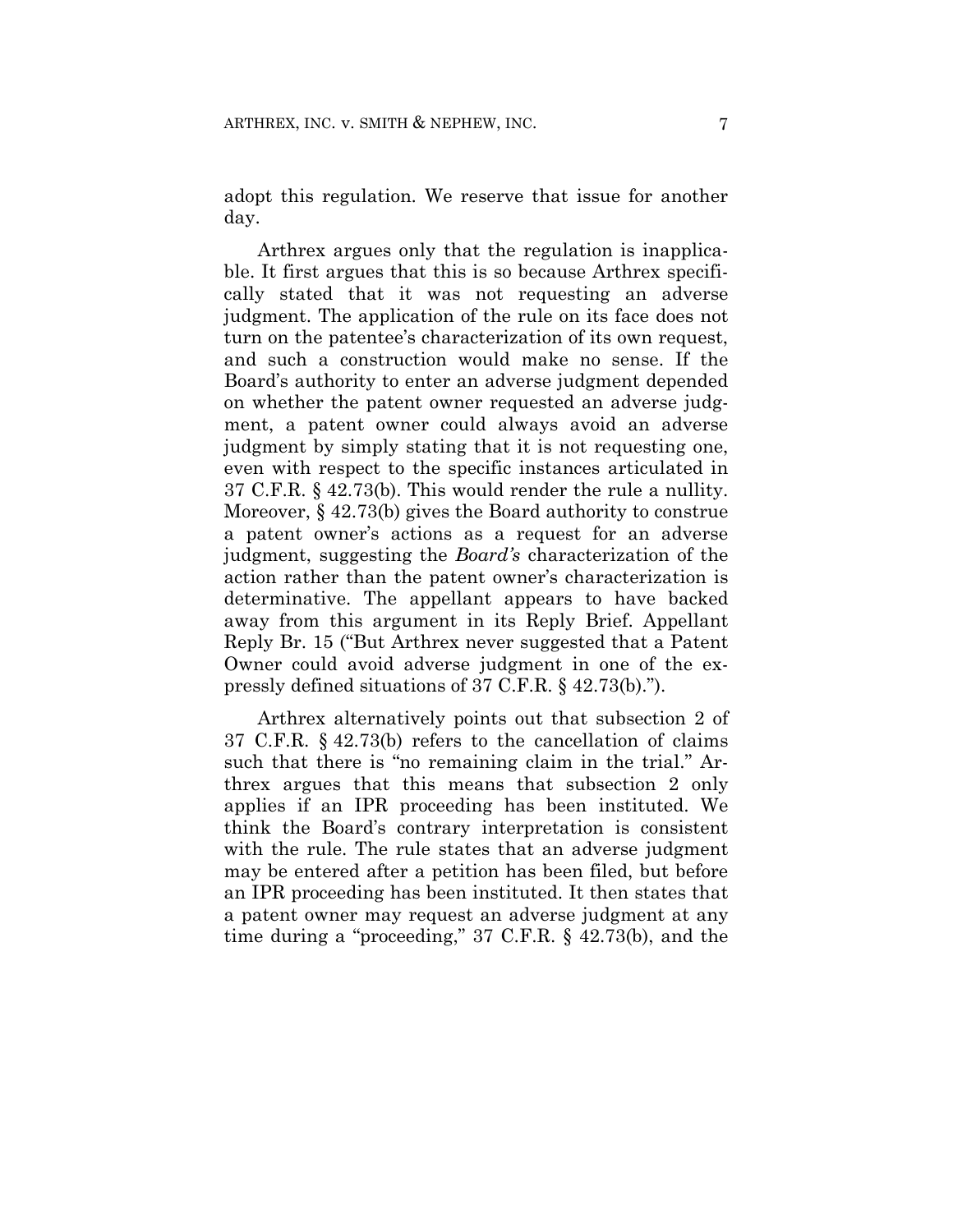PTO's rules define "proceeding" as "a trial or preliminary proceeding," which "begins with the filing of a petition for instituting a trial." *Id.* § 42.2.3

While the rules define "trial" as requiring "a contested case instituted by the Board based upon a petition," 37 C.F.R. § 42.2, the language of subsection 2 relating to remaining claims "in the trial" can be interpreted as meaning that there is no claim remaining for trial, which occurs when, as here, all of the challenged claims have been cancelled. The purpose of 37 C.F.R. § 42.73(b) is to define the circumstances in which the estoppel provision of 37 C.F.R. § 42.73(d) applies. The purpose of the estoppel provision is to "provide[ ] estoppel against claims that are patentably indistinct from those claims that were lost." Rules of Practice for Trials Before the Patent Trial and Appeal Board and Judicial Review of Patent Trial and Appeal Board Decisions, 77 Fed. Reg. 48,612, 48,649 (Aug. 14, 2012). For this purpose, there seems to be no meaningful distinction between claims that are cancelled before an IPR proceeding is instituted and claims that are cancelled after an IPR proceeding is instituted.

Additionally, it seems that the subsections of 37 C.F.R. § 42.73(b) should be applied consistently. Subsection 1 states that "[d]isclaimer of the involved application or patent" will be construed as a request for an adverse judgment. There is no time limitation, so this subsection on its face seems to apply at any time during the proceeding. We see no reason why estoppel should apply if a patent owner disclaims an entire patent or application before an institution decision but should not apply if a patent owner merely disclaims some of the claims. Sub-

<u>.</u>

<sup>3</sup> Arthrex did not challenge the PTO's promulgation of Rule 42.2, or its interpretation of the term "proceeding" therein.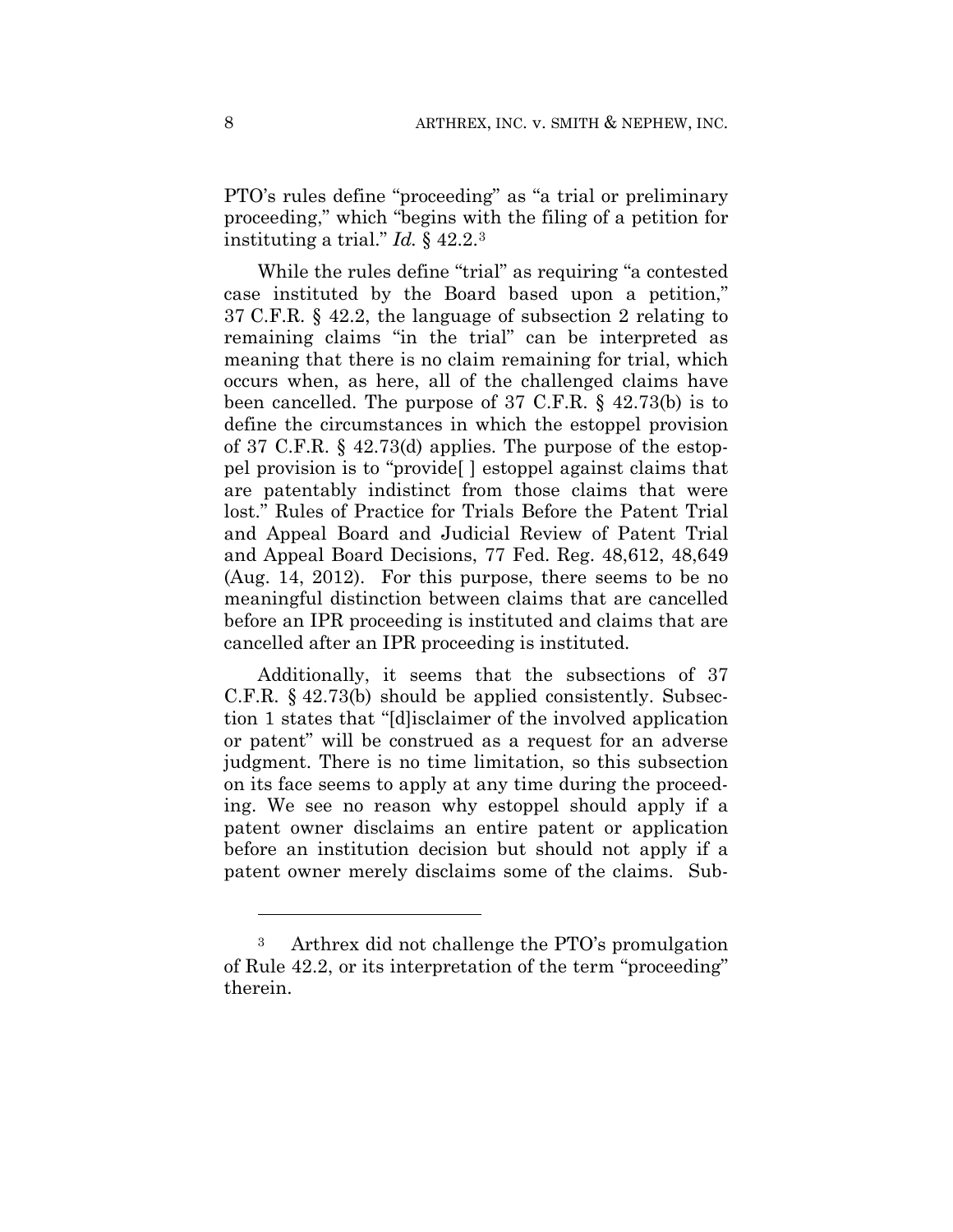section 3 similarly contains no time limitation, stating that a "[c]oncession of unpatentability or derivation of the contested subject matter" will be construed as an adverse judgment.

The fact that the other provisions of 37 C.F.R. § 42.73(b) do not expressly turn on whether an IPR proceeding has yet been instituted supports the Board's view that subsection 2 also is not so limited. Because we believe the Board's interpretation of the rule is consistent with its language, and because there has been no challenge to the Board's authority to adopt the rule, we sustain the Board's reading of the regulation.

37 C.F.R. § 42.73(b) permits the Board to enter an adverse judgment when a patent owner cancels all claims at issue after an IPR petition has been filed, but before an institution decision.

#### **CONCLUSION**

We conclude that the Board's decision is appealable, and that the Board's interpretation is consistent with the language of the regulation. We do not reach the questions of whether the regulation is authorized by the statute or whether, if so, it was properly promulgated.

## **AFFIRMED**

COSTS

No costs.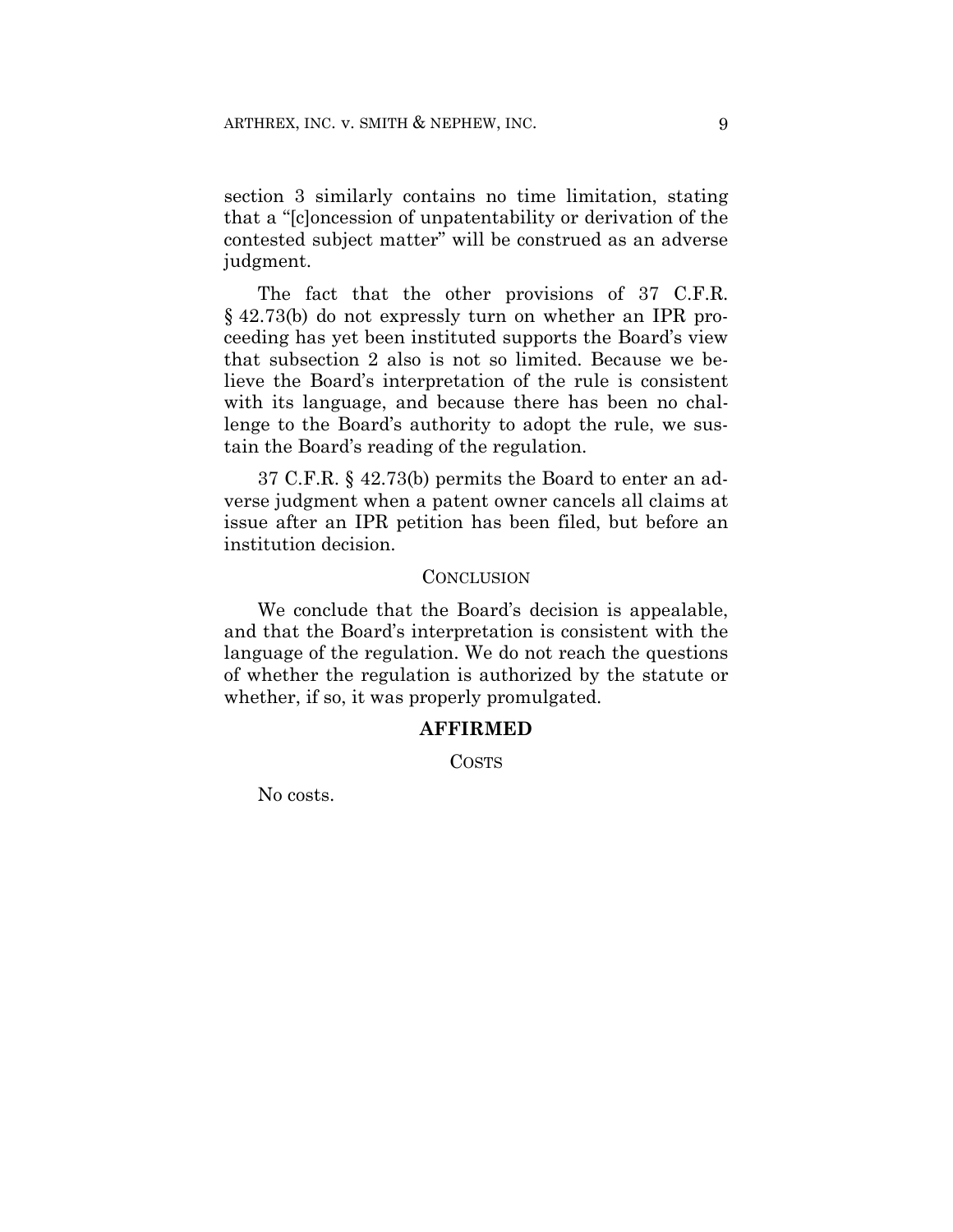# United States Court of Appeals for the Federal Circuit

**\_\_\_\_\_\_\_\_\_\_\_\_\_\_\_\_\_\_\_\_\_\_** 

**ARTHREX, INC.,** *Appellant*

**v.**

**SMITH & NEPHEW, INC., ARTHROCARE CORP.,** *Appellees*

**\_\_\_\_\_\_\_\_\_\_\_\_\_\_\_\_\_\_\_\_\_\_** 

# 2017-1239 **\_\_\_\_\_\_\_\_\_\_\_\_\_\_\_\_\_\_\_\_\_\_**

Appeal from the United States Patent and Trademark Office, Patent Trial and Appeal Board in No. IPR2016- 00917.

**\_\_\_\_\_\_\_\_\_\_\_\_\_\_\_\_\_\_\_\_\_\_** 

O'MALLEY, *Circuit Judge*, concurring.

I agree with Judge Dyk that we have jurisdiction under 28 U.S.C.  $\S 1295(a)(4)(A)$  to review the Board's adverse judgment against Arthrex, and I agree that the Board's interpretation of 37 C.F.R. § 42.73(b) is consistent with the text of that regulation. I write separately to point out that I have doubts about whether the Director had the authority under 35 U.S.C. § 316 (or any other statutory provision) to issue that regulation or whether, if so, the regulation was properly promulgated.

The Board relied on 37 C.F.R. § 42.107(e), which states that "[n]o *inter partes* review will be instituted based on disclaimed claims," in explaining its grant of adverse judgment against Arthrex. As Arthrex notes in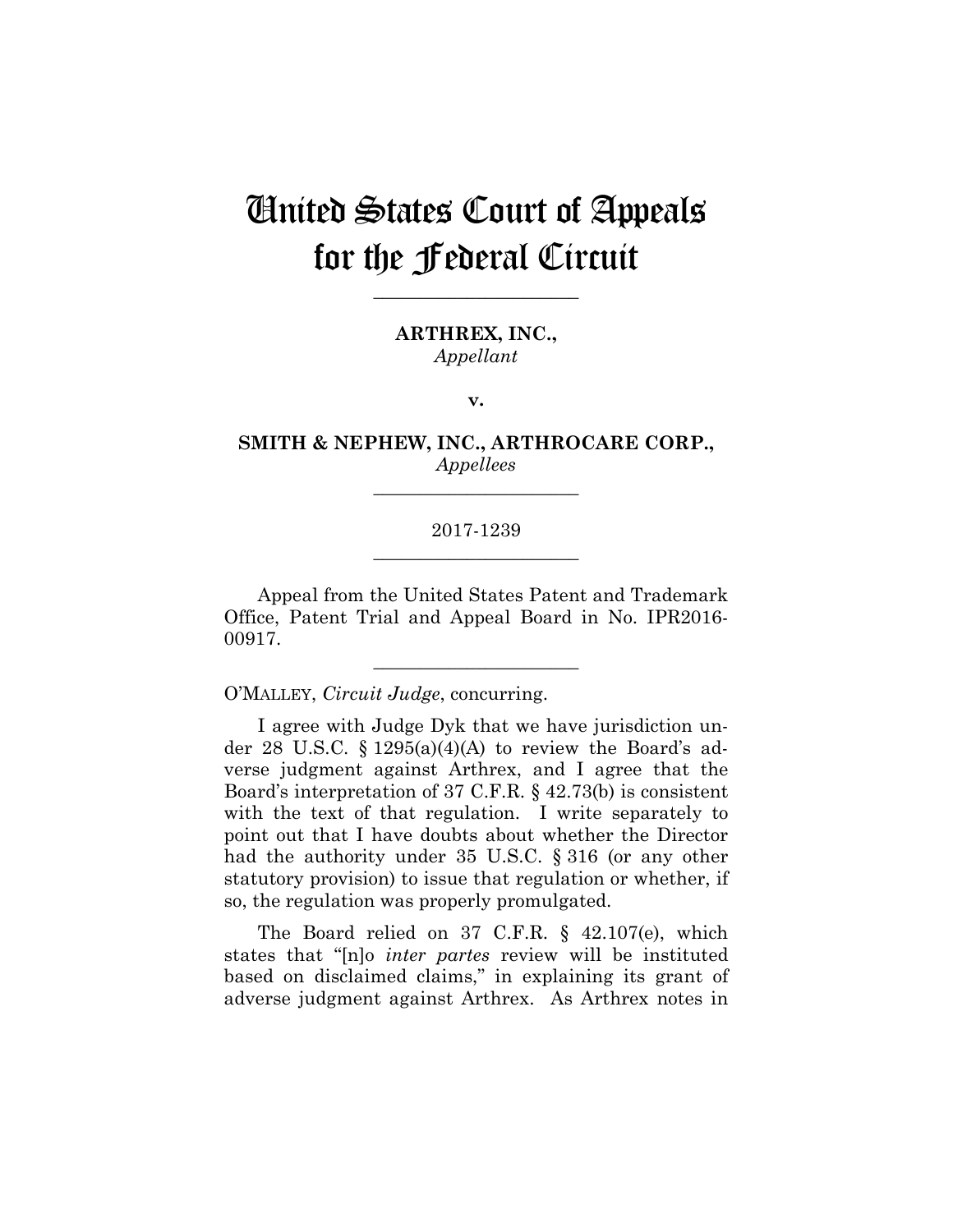its citation to supplemental authority, the Board recently designated as precedential a portion of a decision denying a request for rehearing in which the Board determined that covered business method ("CBM") review cannot be instituted based on statutorily disclaimed claims. *Facebook, Inc. v. Skky, LLC*, No. CBM2016-00091, 2017 WL 4349404, at \*3 (P.T.A.B. Sept. 28, 2017) (designated precedential as to Section II.B.2). According to the Board, our case law requires that statutorily disclaimed claims must be treated as if they never existed and therefore those claims cannot support institution of CBM review. *Id.* I believe this same logic applies to the institution of inter partes review on disclaimed claims. And, if the Board lacks the authority to institute review based on statutorily disclaimed claims, as § 42.107(e) and *Facebook* seem to indicate, it is unclear to me why the Board would have the authority to take any other action—particularly prior to institution—with respect to disclaimed claims.

I question the Board's authority to issue adverse judgments prior to institution for another reason. 37 C.F.R. § 42.73(b) explains that "[a] party may request judgment against itself at any time during a *proceeding*." (emphasis added). The PTO has defined the term "proceeding" broadly, to encompass both the trial and a "preliminary proceeding," the period of time beginning with the filing of the petition and ending with the institution decision. 37 C.F.R. § 42.2. As we explained in *Shaw Industries Group, Inc. v. Automated Creel Systems, Inc.*, 817 F.3d 1293, 1300 (Fed. Cir. 2016), however, "[t]he IPR does not begin until it is instituted." The PTO's expansive definition for "proceeding," and the Board's application of that definition to the practice of issuing adverse judgments prior to institution, seem to conflict with our conclusion in *Shaw*.

I also am skeptical that the framework of the Leahy-Smith America Invents Act ("AIA") provides the Board with the necessary authority to issue adverse judgments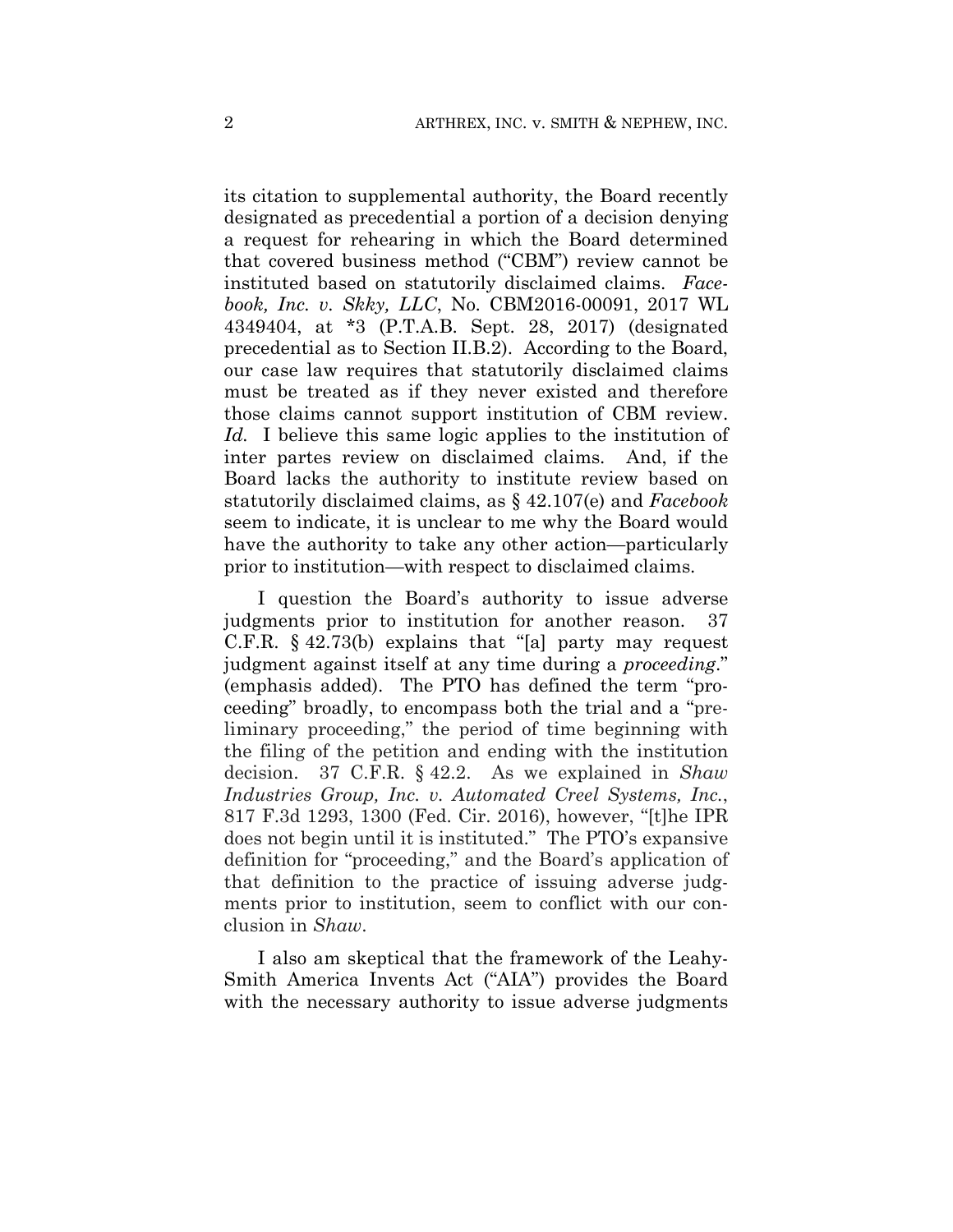based on statutory disclaimers prior to institution of inter partes review. The AIA does not address procedural actions before institution beyond the filing of a petition and the patent owner's response, should the patent owner wish to submit one. 35 U.S.C. §§ 311–13. Nor does the process of institution itself mention or contemplate the issuance of adverse judgments. *Id.* § 314. And I note that the estoppel provision of the AIA, § 315, does not address estoppel arising from pre-institution adverse judgments it addresses estoppel arising following the issuance of a final written decision under § 318. Section 316(c) explains that the Board "shall, in accordance with [35 U.S.C. § 6], *conduct* each inter partes review instituted under this chapter"; it does not grant the Board the rulemaking authority to, in effect, make patentability determinations with estoppel effect—particularly prior to institution. *Id.* § 316(c) (emphasis added); *see also* 35 U.S.C. § 6(b)(4) (providing that the Board "shall . . . *conduct* inter partes reviews and post-grant reviews pursuant to chapters 31 and 32." (emphasis added)).

Because Arthrex affirmatively disclaimed any such statutory or administrative law challenge to the Board's reliance on 37 C.F.R. § 42.73(b), however, we may not reach those questions in this case. This is particularly so because, in light of the disclaimer of these questions, neither party briefed or argued them. We, thus, must save these inquiries for another day—one where the relevant questions are raised and adequately analyzed by the parties.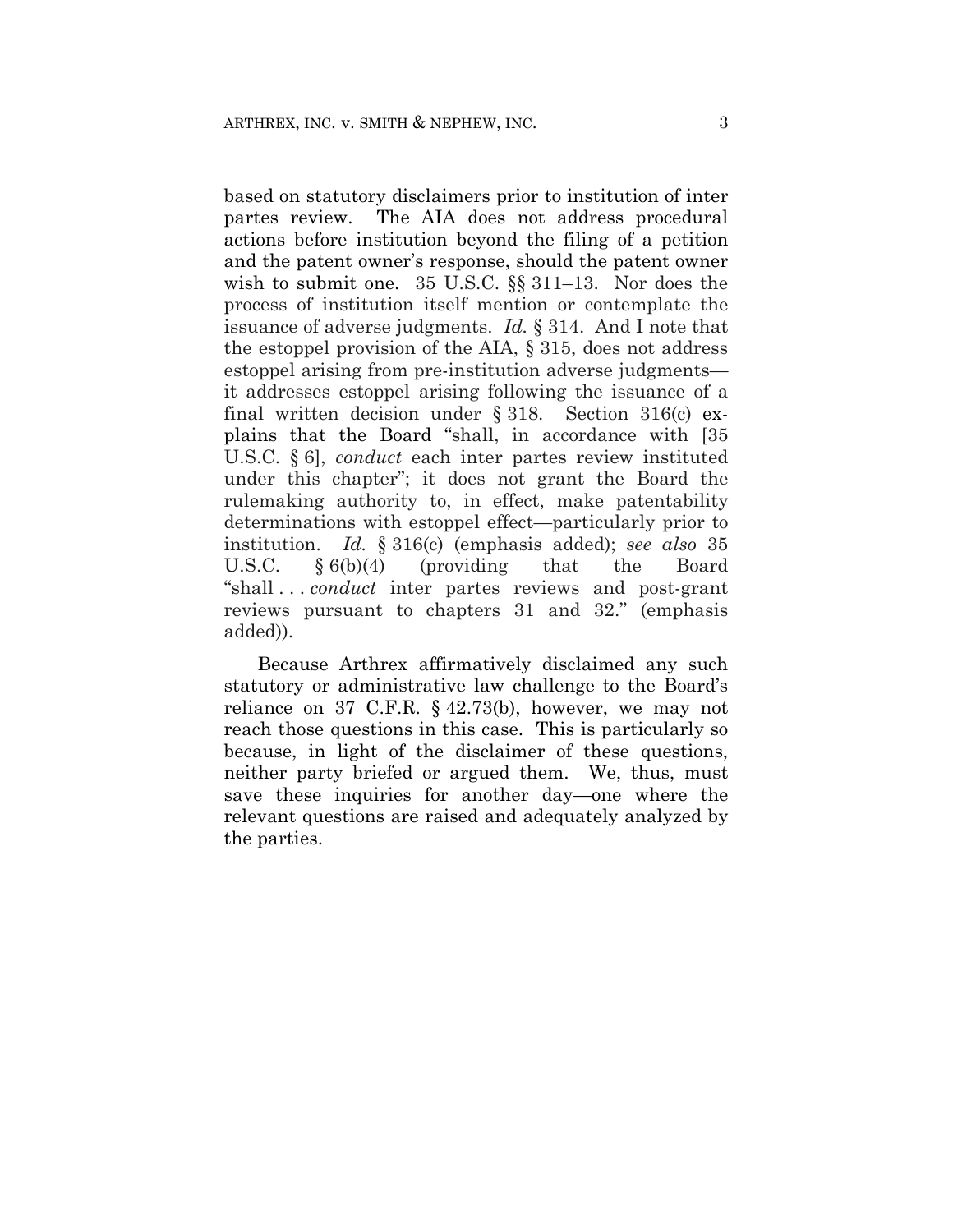# United States Court of Appeals for the Federal Circuit

**\_\_\_\_\_\_\_\_\_\_\_\_\_\_\_\_\_\_\_\_\_\_** 

**ARTHREX, INC.,** *Appellant*

**v.**

**SMITH & NEPHEW, INC., ARTHROCARE CORP.,** *Appellees*

**\_\_\_\_\_\_\_\_\_\_\_\_\_\_\_\_\_\_\_\_\_\_** 

# 2017-1239 **\_\_\_\_\_\_\_\_\_\_\_\_\_\_\_\_\_\_\_\_\_\_**

Appeal from the United States Patent and Trademark Office, Patent Trial and Appeal Board in No. IPR2016- 00917.

**\_\_\_\_\_\_\_\_\_\_\_\_\_\_\_\_\_\_\_\_\_\_** 

NEWMAN, *Circuit Judge*, dissenting.

The Petitioners' request for *inter partes* review was not "instituted" because the patentee, Arthrex Inc., disclaimed all of the challenged claims before the PTAB decided whether to institute the requested review. Thus *inter partes* review could not be instituted, for no challenged claims remained in the patent. *See* 37 C.F.R.  $§$  42.107(e):

No *inter partes* review will be instituted based on disclaimed claims.

Nonetheless, the PTAB issued an adverse judgment on the disclaimed claims. The parties agree—a position apparently shared by the panel majority—that this adverse judgment subjects Arthrex to the estoppel provi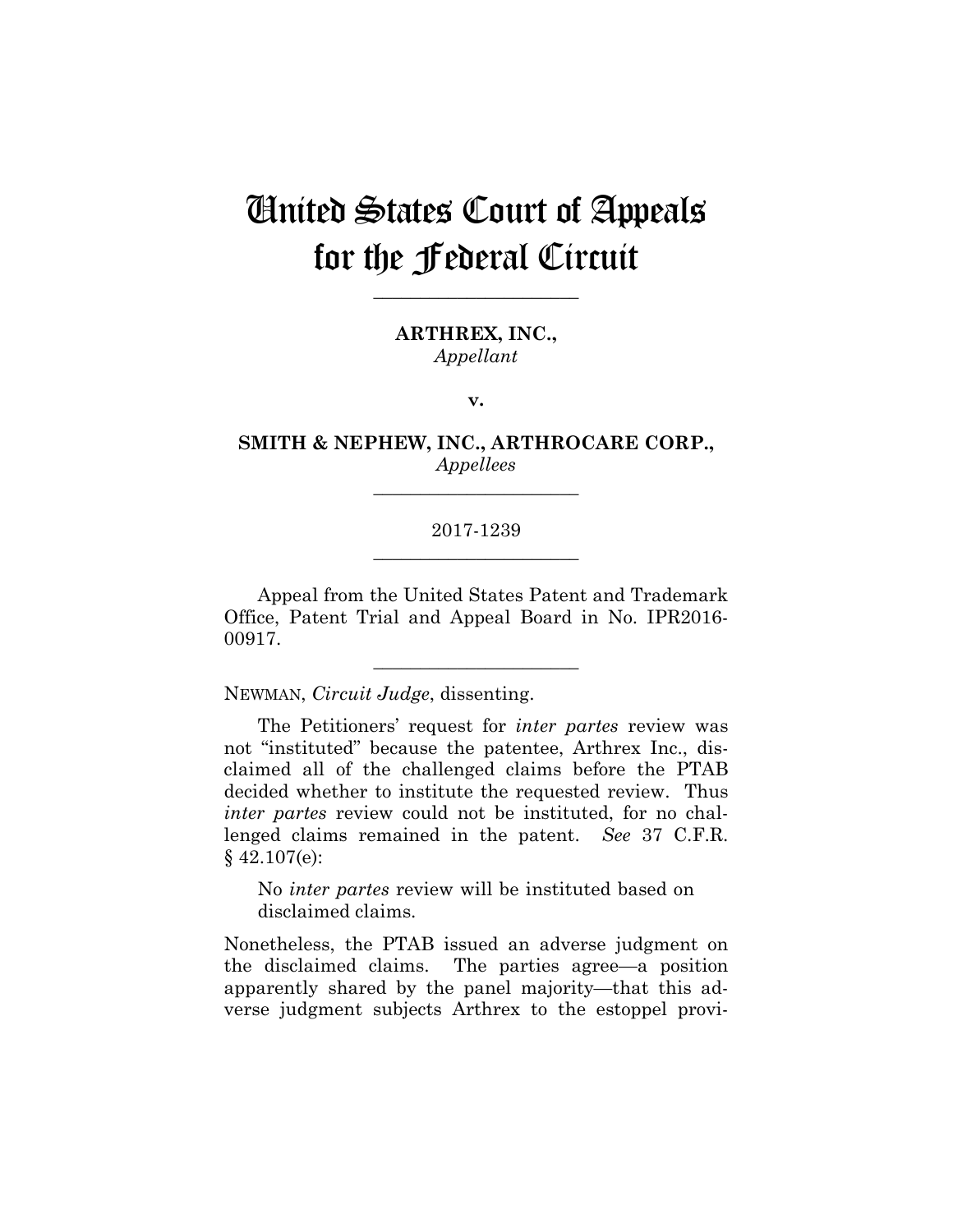sions of 37 C.F.R.  $\S$  42.73(d)(3); that is, Arthrex would be subject to the same estoppel result as if there had been an IPR trial and Arthrex had lost on the merits.

From this flawed statutory and regulatory interpretation, I respectfully dissent.

### **DISCUSSION**

Soon after Smith & Nephew, Inc. filed a petition for *inter partes* review of claims 1–9 of U.S. Patent No. 8,821,541 ("the '541 patent"), Arthrex disclaimed all of the challenged claims. *Inter partes* review was no longer available, *see* 37 C.F.R. § 42.107(e), *supra*. The PTAB then entered an "adverse judgment" on claims 1–9, although no review was conducted of those claims, and none could be conducted after the disclaimer. My colleagues incorrectly hold that this action is in conformity with statute and regulation.

The PTO accompanied the America Invents Act with the issuance of Rules, including 37 C.F.R. § 42.73(b) concerning "[a]ctions construed to be a request for adverse judgment." This Rule states that such actions include:

(1) Disclaimer of the involved application or patent;

(2) Cancellation or disclaimer of a claim such that the party has no remaining claim in the trial;

(3) Concession of unpatentability or derivation of the contested subject matter; and

(4) Abandonment of the contest.

I emphasize the words in the trial in subsection (2) because this is an explicit limitation, not included in the other subsections. Here there was no trial, and no trial was possible after the disclaimer of claims 1–9, for institution of trial was not possible. Subsection 42.73(b)(2), by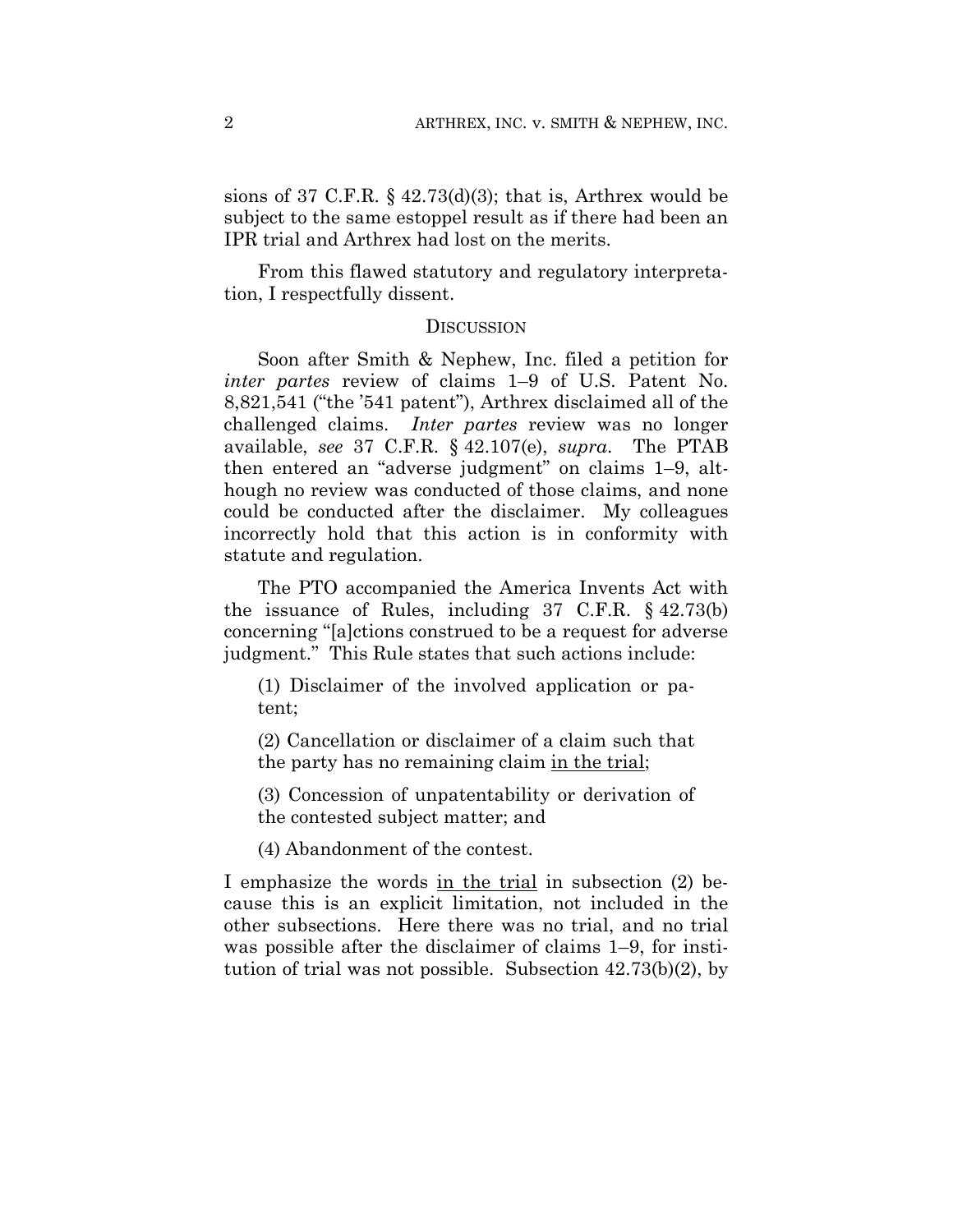its terms, makes clear that it relates to procedures "in the trial;" it has no relevance to the institution phase.

I also note that Arthrex explicitly stated to the PTAB that it "is not requesting an adverse judgment," for Arthrex states that the PTAB had been applying this Rule inconsistently. The PTAB then entered an adverse judgment, conflicting with the Rule.

A further conflict arises in the PTAB's issuance of this "final decision," for final decision on *inter partes* review, as authorized by 35 U.S.C. § 318, applies upon PTAB trial of patentability, a trial that cannot occur when trial is not "instituted." Adverse judgment against disclaimed claims without institution of trial is not available by statute, and is contrary to the PTO Rule directed to this event.

### **I. Agency Compliance with Statute and Rules**

An administrative agency must comport with its authorizing statute, and the PTO's practices and regulations must implement the statutory purpose. *See Food & Drug Admin. v. Brown & Williamson Tobacco Corp.*, 529 U.S. 120, 125 (2000) ("Regardless of how serious the problem an administrative agency seeks to address, however, it may not exercise its authority in a manner that is inconsistent with the administrative structure that Congress enacted into law.") (internal quotations omitted); *Bowen v. Georgetown Univ. Hosp.*, 488 U.S. 204, 208 (1988) ("It is axiomatic that an administrative agency's power to promulgate legislative regulations is limited to the authority delegated by Congress.").

The judicial obligation is to assure agency compliance with its legislated authority. *See Nat'l Broad. Co. v. United States*, 319 U.S. 190, 224 (1943) ("Our duty is at an end when we find that the action of the Commission was based upon findings supported by evidence, and was made pursuant to authority granted by Congress. It is not for us to say that the 'public interest' will be furthered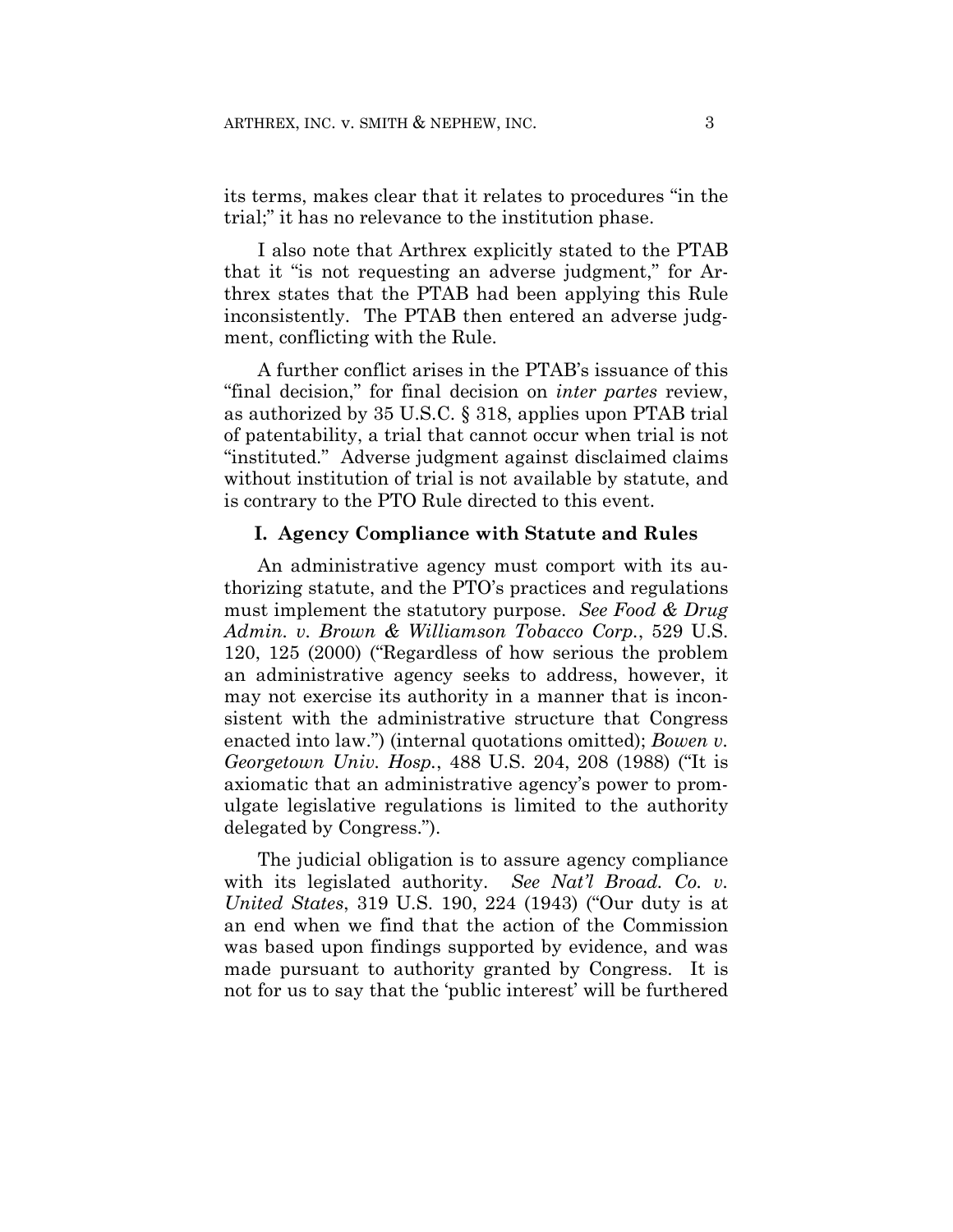or retarded by the [regulation]."). Here the PTAB stated that "our rules" authorize an adverse judgment in the absence of institution and the absence of trial. That is incorrect, for Rule 42.73(b) is explicit as to when such an adverse judgment is authorized, and Rule 42.73(b)(2), the only subsection directed to disclaimed or cancelled claims, refers to adverse judgment only when there is "no remaining claim *in the trial*." Here, there was no trial, and no trial was possible.

Arthrex observes that some PTAB decisions have held that such an adverse judgment "creates an estoppel that would limit Arthrex's rights as to future patent claims in continuing applications." Arthrex Br. 3. This consequence makes it imperative that the PTAB's rules conform to the legislative intent, and are implemented in accordance with their text, so that the concerned public will know the consequences of its choices.

The language of 37 C.F.R. § 42.73(b)(2) forecloses the interpretation the panel majority ascribes. Subsection (b)(2) states that adverse judgment may be entered on: "[c]ancellation or disclaimer of a claim such that the party has no remaining claim in the trial." PTO regulations define PTAB "trial" as meaning "a contested case instituted by the Board based upon a petition." 37 C.F.R. § 42.2. Accordingly, the language of  $§\ 42.73(b)(2)$ "[c]ancellation or disclaimer of a claim such that the party has no remaining claim in a contested case instituted by the Board based upon a petition."

Subsection (b)(2) on its face is directed to disclaimer or cancellation "in the trial." It is not disputed that "in the trial" can occur only after institution. "[W]here, as here, the statute's language is plain, the sole function of the courts is to enforce it according to its terms." *United States v. Ron Pair Enters., Inc.*, 489 U.S. 235, 241 (1989) (quoting *Caminetti v. United States*, 242 U.S. 470, 485 (1917)) (internal quotations omitted).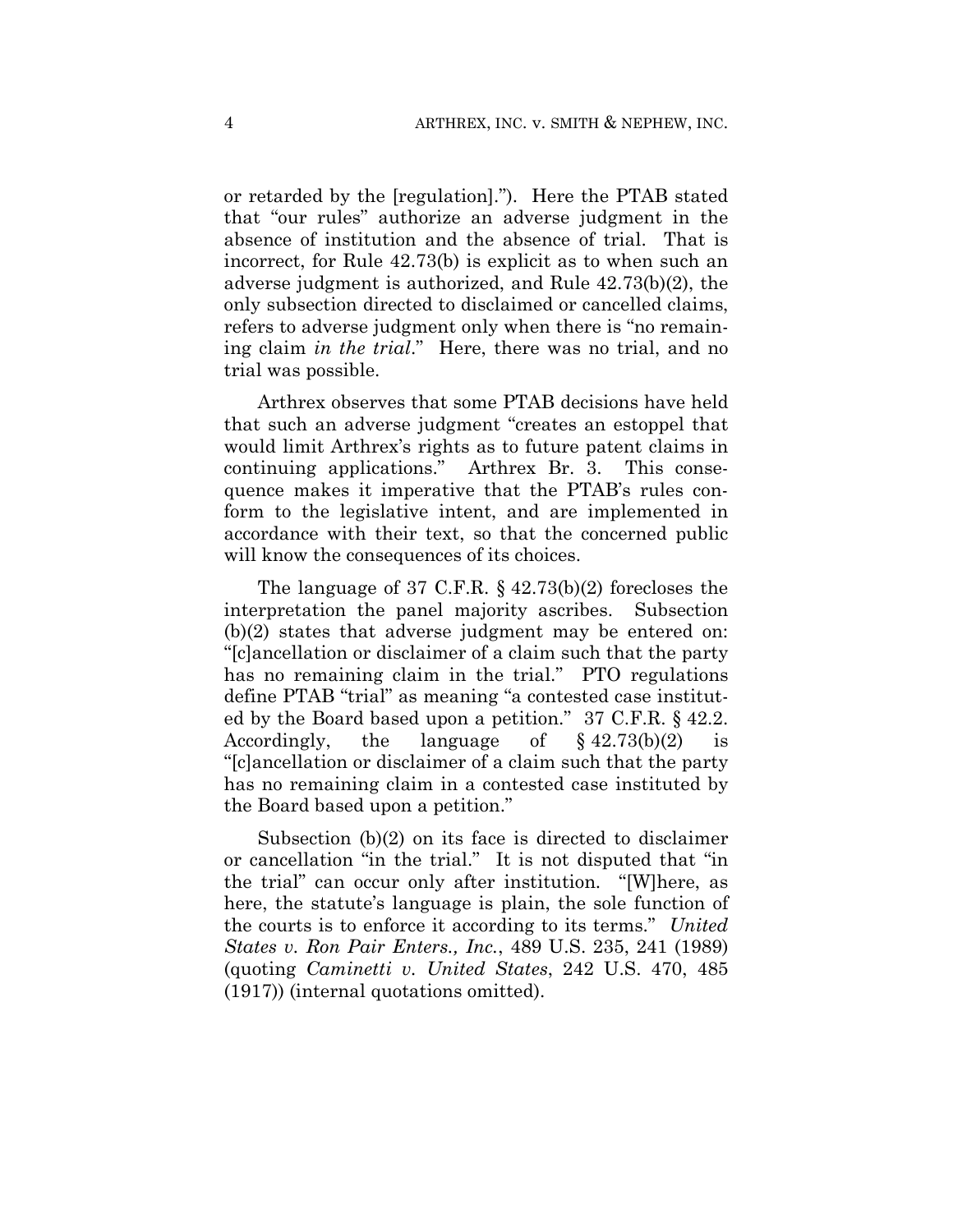Claims 1–9 were disclaimed before institution. Accordingly, the present situation is outside of subsection (b)(2), for there was no trial and no possibility of trial. As required by § 42.107(e), "no *inter partes* review will be instituted based on disclaimed claims." That regulation was applied by the PTAB, and no *inter partes* review was instituted. Without institution there can be no trial, and without trial there can be no final written decision under 35 U.S.C. § 318, and no adverse judgment based upon 37 C.F.R.  $\S$  42.73(b)(2).

The inclusion of "in the trial" in subsection  $(b)(2)$  is a critical distinction from the other subsections, which do not distinguish between institution and trial. This distinction cannot be ignored. "Where an agency includes particular language in one section of a regulation but omits it in another it is generally presumed that the agency acts intentionally and purposely in the disparate inclusion or exclusion." *Yonek v. Shinseki,* 722 F.3d 1355, 1359 (Fed. Cir. 2013) (alterations omitted).

The PTAB's interpretation of subsection (b)(2) to eliminate the words "in the trial" is an explicit change in the Rule, requiring rulemaking procedures. Such rule change is governed by the Administrative Procedure Act, *see* 35 U.S.C.  $\S 2(b)(2)(B)$ , for it is a substantive change in statutory interpretation and administration. And, according to Arthrex, it is inconsistently applied among PTAB panels. Situations "where interested parties would have had to divine the Agency's unspoken thoughts" regarding a regulation casts serious doubts on the propriety of the rulemaking. *See Int'l Union, United Mine Workers of Am. v. Mine Safety & Health Admin.*, 407 F.3d 1250, 1260 (D.C. Cir. 2005) (alterations and quotation marks omitted).

Instead, the majority attempts to reconcile the PTAB's decision by interpreting  $\S$  42.73(b)(2)'s statement of "no remaining claim in the trial" as meaning "no re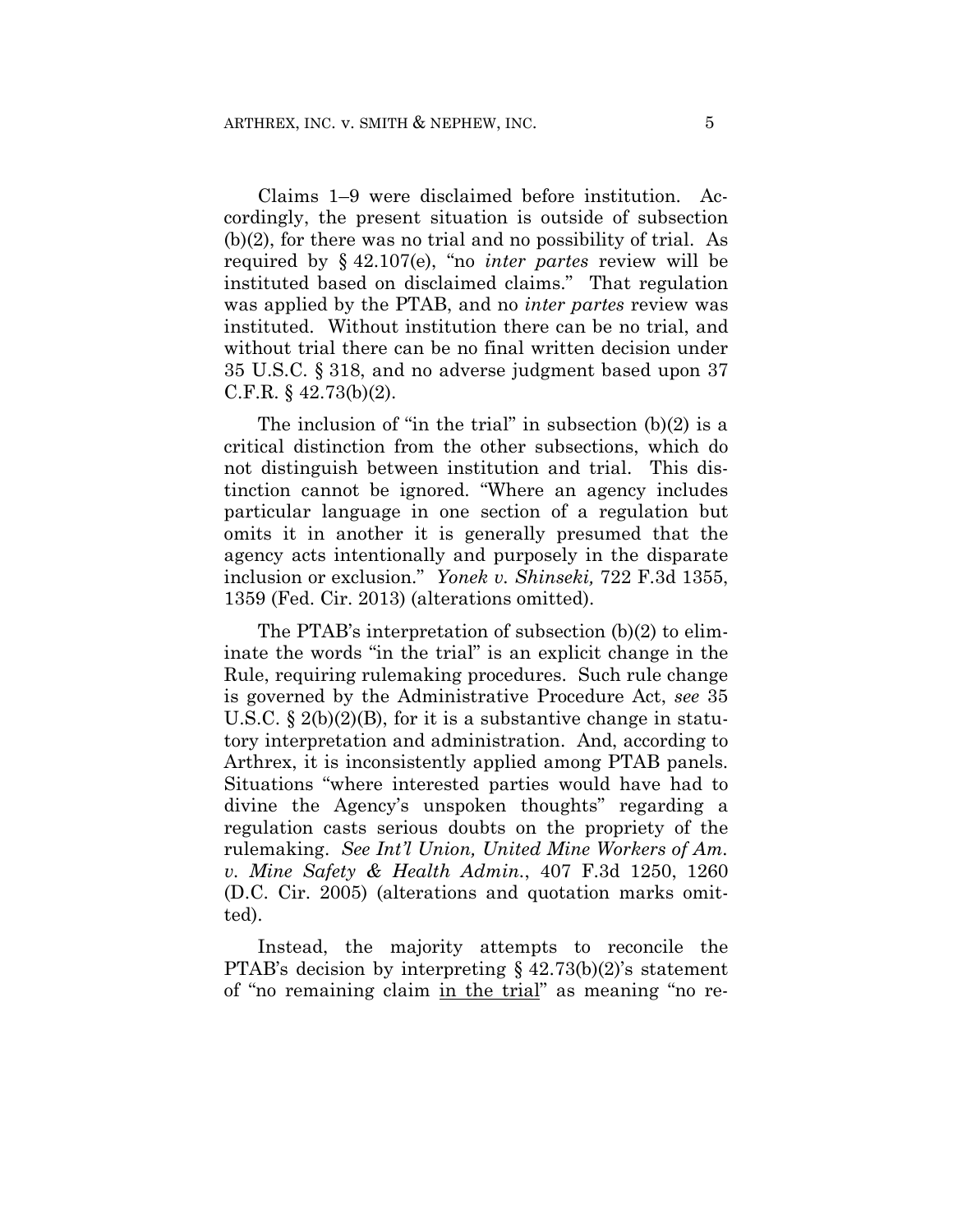maining claim for trial." Maj. Op. at 8. Thus, my colleagues construe the words "in the trial" as including noninstitution where no trial is possible. This is a distortion of a carefully worded regulation, and changes its meaning. However, "a court is not free to disregard requirements simply because it considers them redundant or unsuited to achieving the general purpose in a particular case." *C.I.R. v. Gordon*, 391 U.S. 83, 93 (1968).

Our task is to assure that agency regulations conform to the statute, and that the regulations are applied in accordance with that conformity. *See E.P.A. v. EME Homer City Generation, L.P.*, 134 S. Ct. 1584, 1600 (2014) ("However sensible (or not) the Court of Appeals' position, a reviewing court's task is to apply the text [of the regulation], not to improve upon it.") (internal quotations omitted). A cardinal principle of statutory and regulatory construction is to "'give effect, if possible, to every clause and word.'" *Williams v. Taylor*, 529 U.S. 362, 404 (2000) (quoting *United States v. Menasche*, 348 U.S. 528, 538-39 (1955)); *see Roberto v. Dep't of the Navy*, 440 F.3d 1341, 1350 (Fed. Cir. 2006) ("The rules of statutory construction apply when interpreting an agency regulation.").

The panel majority ignores the differences among the subsections of Rule 42.73(b), and states that the rule allows that "an adverse judgment may be entered after a petition has been filed, but before an IPR proceeding has been instituted." Maj. Op. at 8. What is clear is the contrary, for there can be no adverse judgment "before an IPR proceeding has been instituted." *St. Jude Medical v. Volcano Corp.*, 749 F.3d 1373 (Fed. Cir. 2014).

The statutory design of the America Invents Act is that when institution is denied, the IPR does not proceed to trial and decision, and the consequences of a final decision do not arise. The legislative record is clear as to those consequences, *see* H.R. REP. 112-98, 48, 2011 U.S.C.C.A.N. 67, 78 ("[A] final decision in a post-grant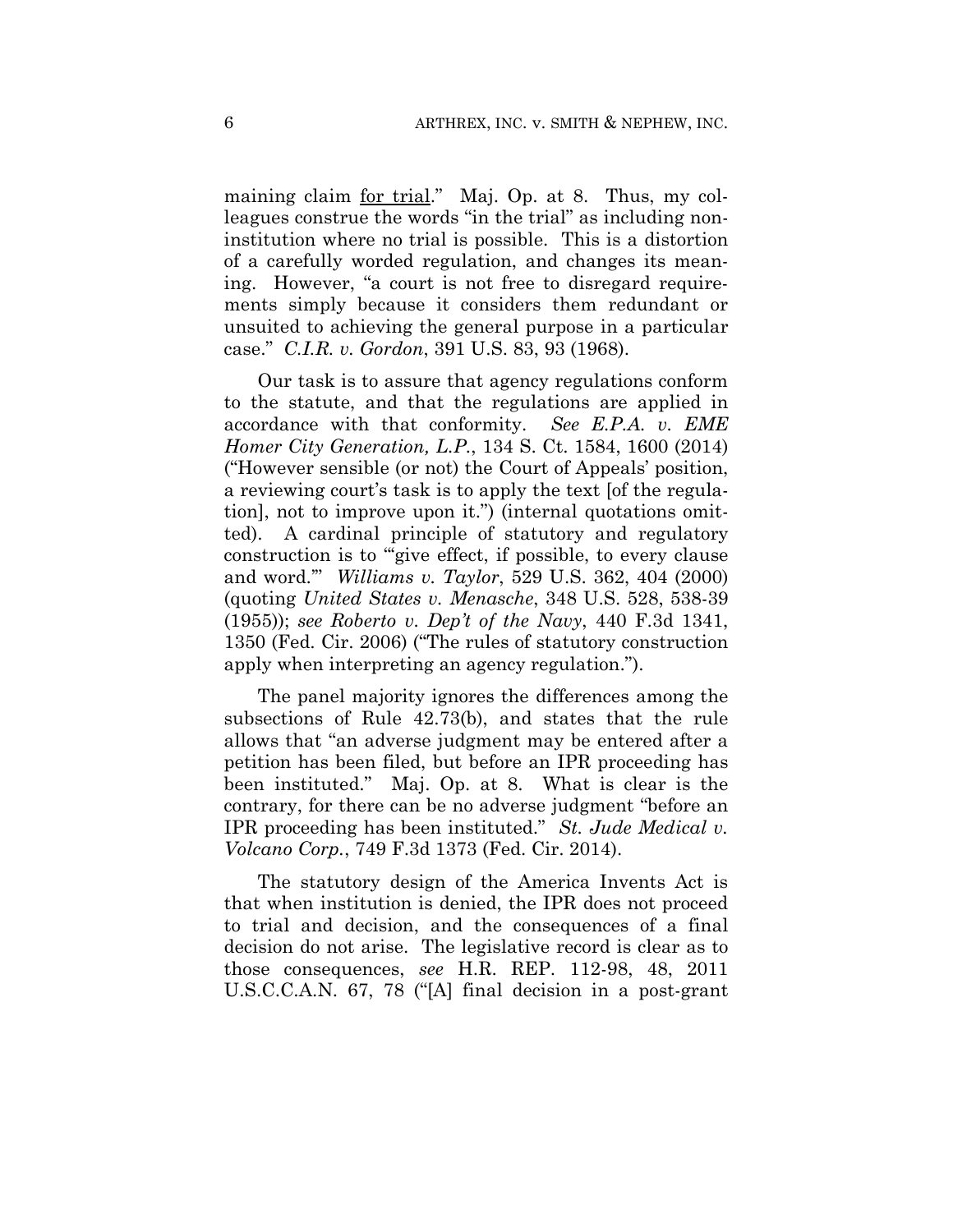review process will prevent the petitioner, a real party in interest, or its privy from challenging any patent claim on a ground that was raised in the post-grant review process. The post-grant review procedure is not intended, however, to inhibit patent owners from pursuing the various avenues of enforcement of their rights under a patent, and the amendment makes clear that the filing or institution of a post-grant review proceeding does not limit a patent owner from commencing such actions.").

The PTAB's Rule as now interpreted is contrary to the statute. And although the Rule states that a patentee may request an adverse judgment at any time, here the patentee expressly requested no adverse judgment. My colleagues' view that estoppels can nonetheless be involuntarily imposed by the PTAB when no claims were subject to trial exceeds the PTAB's statutory authority. Such looseness simply adds to the uncertainties facing practitioners seeking to comply with the Rules implementing the America Invents Act.

The PTO Rules of Practice for Trials Before the PTAB refer to estoppels flowing from "those claims that were lost." 77 Fed. Reg. 48,612, 48,649 (Aug. 14, 2012). These Rules are contradicted by the majority's holding that "there seems to be no meaningful distinction between claims that are cancelled before an IPR proceeding is instituted and claims that are cancelled after an IPR proceeding is instituted." Maj. Op. at 8. To the contrary: there is a powerful distinction. The foundation of the AIA is the distinction between the threshold determination of whether to "institute" trial, and the trial proceedings and ensuing estoppels after trial.

Arthrex is not challenging the PTO's authority to adopt relevant regulations; Arthrex states in its brief that "Arthrex never suggested that a Patent Owner could avoid adverse judgment in one of the expressly defined situations of 37 C.F.R.  $\S$  42.73(b)." Arthrex Reply Br. 15.